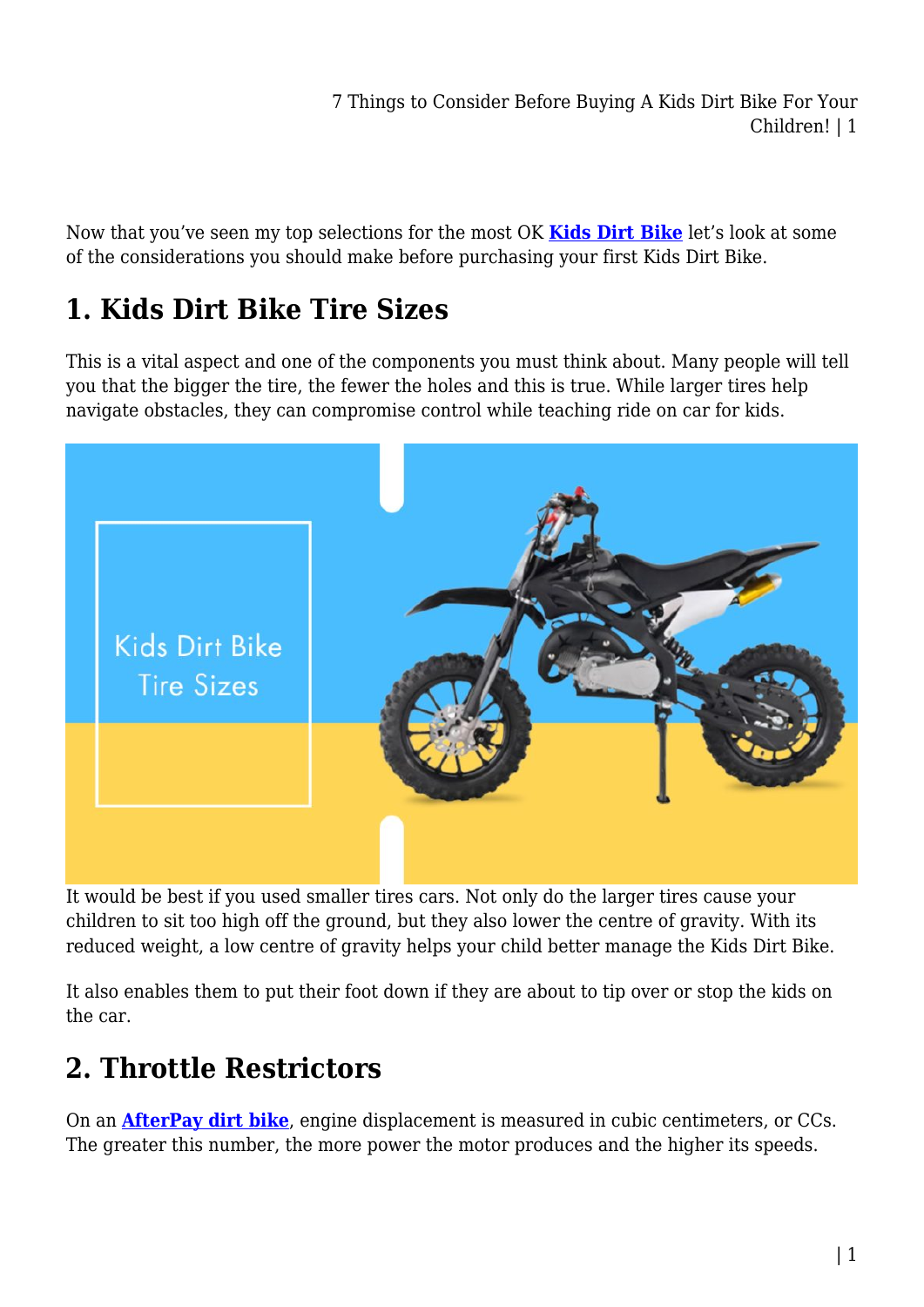50cc dirt bike Australia For a young rider, having a low-CC engine on a compact Kids Dirt Bike is terrific. It frequently comes with a safety feature called a throttle control, a dirt bike to this more diminutive form. This may limit the rider's top speed, allowing you to manage how soon your kids on car take off – literally.

Parents use the throttle limiter screw to limit the amount of power available to their children. This function is located on the handlebars for convenient access. Once your youngster has mastered riding, remove the screw and hand over control of the Kids Dirt Bike to them. That is until they grow out of it!

# **3. Controlling The Throttle**

You'll also want to think about the power band. This isn't a physical component but the power ratio as RPMs increase.

You'll get a sharp powerband with a Dirt Bike that pushes suddenly and fast. As the RPMs increase, a dirt bike produces more constant power.

If you're searching for an easy-to-control, efficient for your Dirt Bike, this dirt bike is usually the best option. Wheelies will occur as they improve their control of the —— Dirt Bike. It's an unavoidable truth of life.

### **4. Guaranteed**

You don't want to put your kid on the back of an untrustworthy Dirt Bike since they are valuable to you. Some people pick their first bike exclusively based on power, but this is not a good idea. The manufacturer's brand should also be taken into account.

Choosing a single brand and sticking to it will assist your youngster in learning the Kids Dirt Bike in that line. That's because if you rode every bike, you'd notice that some handling qualities are unique to other bikes.

If your youngster is learning on a **[50cc dirt bike Australia](https://kidsrideoncar.com.au/dirt-bike/50cc-dirt-bike/)**, the next obvious step is to upgrade to a larger model. Your youngster is already accustomed to the way a bike handles and has honed their riding technique on a Kids Dirt Bike; all you're doing now is adding some additional power.

After riding a Dirt Bike, it's not uncommon for a family to become brand loyal. This commitment is well-deserved, and it helps you help your children flourish. It also simplifies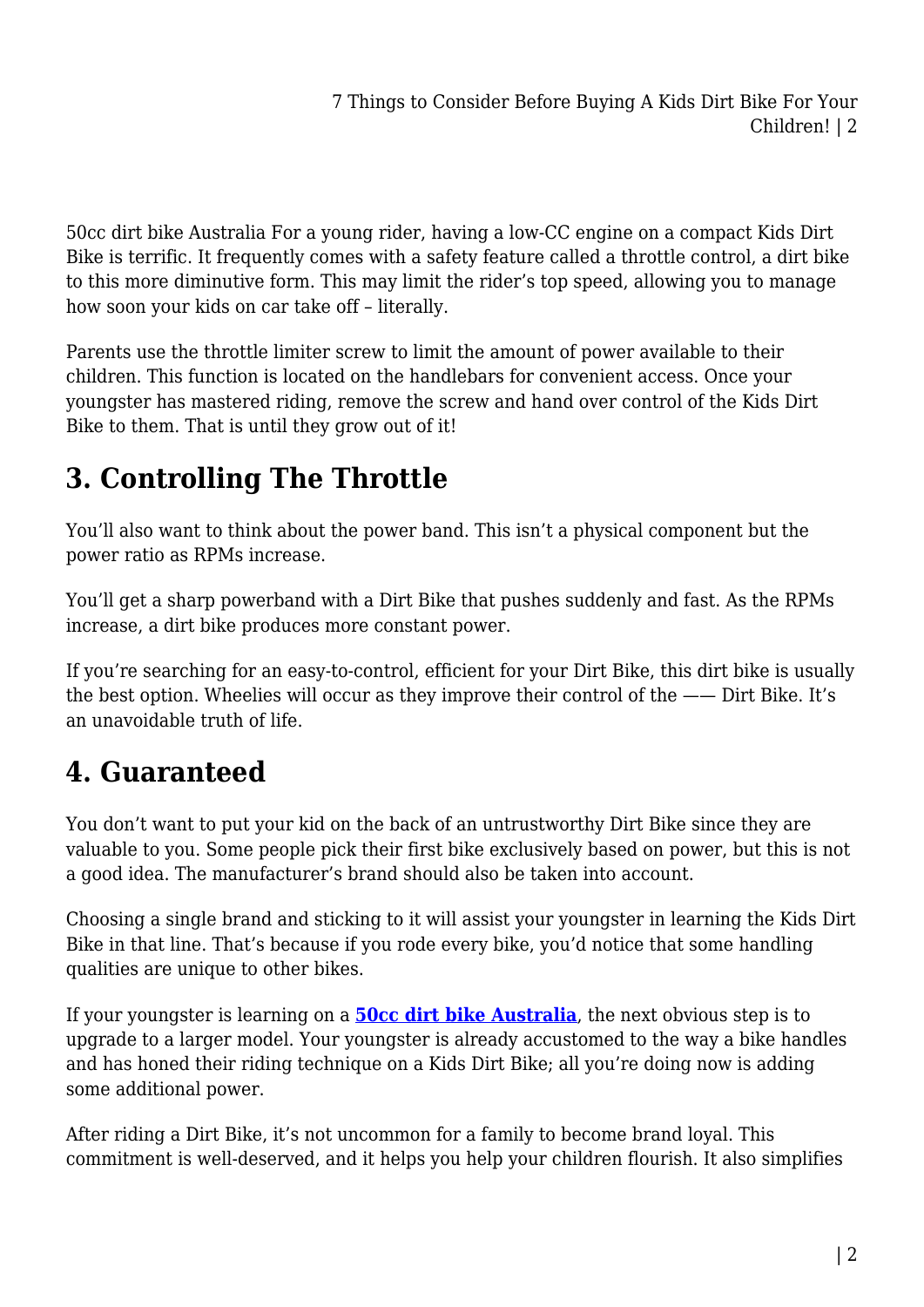7 Things to Consider Before Buying A Kids Dirt Bike For Your Children! | 3

your purchasing selections.

#### **5. Electric Vehicle Prices And Resale Value**

How many things did your parents attempt to enlist you in as a child that you despised? We've all been there, whether it was playing a sport or a musical instrument. Your parents were enraged because they had purchased much equipment that you had never utilized.



While there's a possibility your child won't like dirt biking, believed to be quite improbable, the majority of parents do not want to spend a lot of money to find out.

It's a good idea to consider how much money you're putting into the sport. You might spend a lot of money on the bike and riding equipment. Still, you don't want to skimp on quality by choosing an unreliable option.

### **6. Children's Safety Equipment**

By their very nature, children are always interested in something. If you want to surprise your children instead of giving those toys or video games, a kids electric car is the ideal present. They are all drawn to the same image of a single bike with a powerful engine, a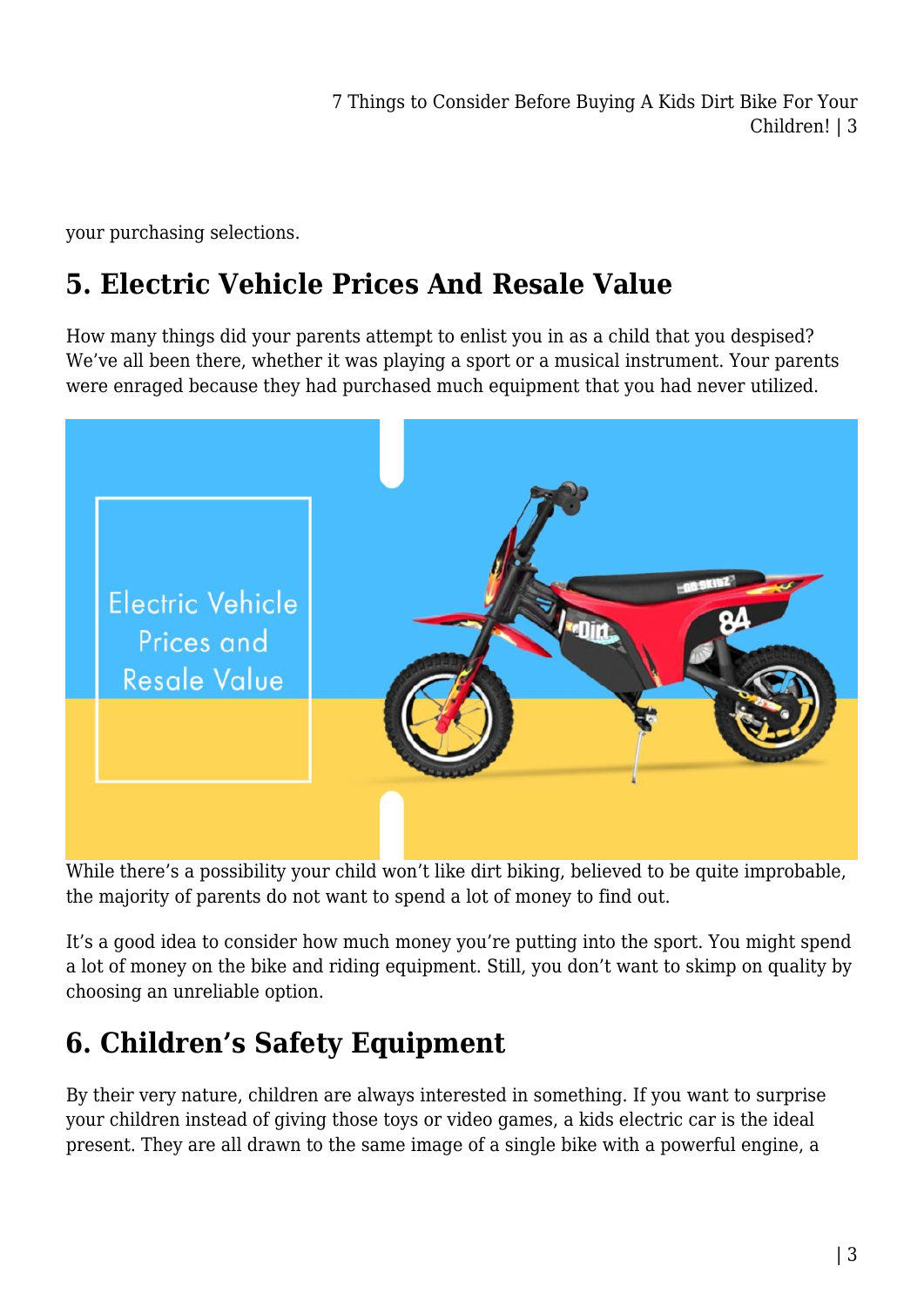speedometer, and everything. They like to ride this Kids Ride on Bike quickly in order to experience the most thrills. Because they are heavier than their regular bikes, elders must monitor them here.

Toys can cause children to fall and injure themselves. As a result, parents should have the right to accompany their children at all times. Children under the age of twelve should be obliged to wear protective headgear.

The parents' permission to **[kids ride on cars](https://kidsrideoncar.com.au/)** should be required. Under no circumstances can a kids electric car be given to a youngster under the age of six.

Children aged six to twelve should be regulated by regulations that include consequences for any violations of the law, such as size, weight, motor power, and speed limitations.

## **7. Safety Measurements For Your Kids**

You'll start a debate the moment you mention putting a toddler on a Dirt Bike.

The truth is that there is nothing to be concerned about if proper precautions and safety measures are in place on a kids car. Set up a 6-volt battery-powered Dirt Bike with training wheels for your child. This allows them to get a better feel for the bike.